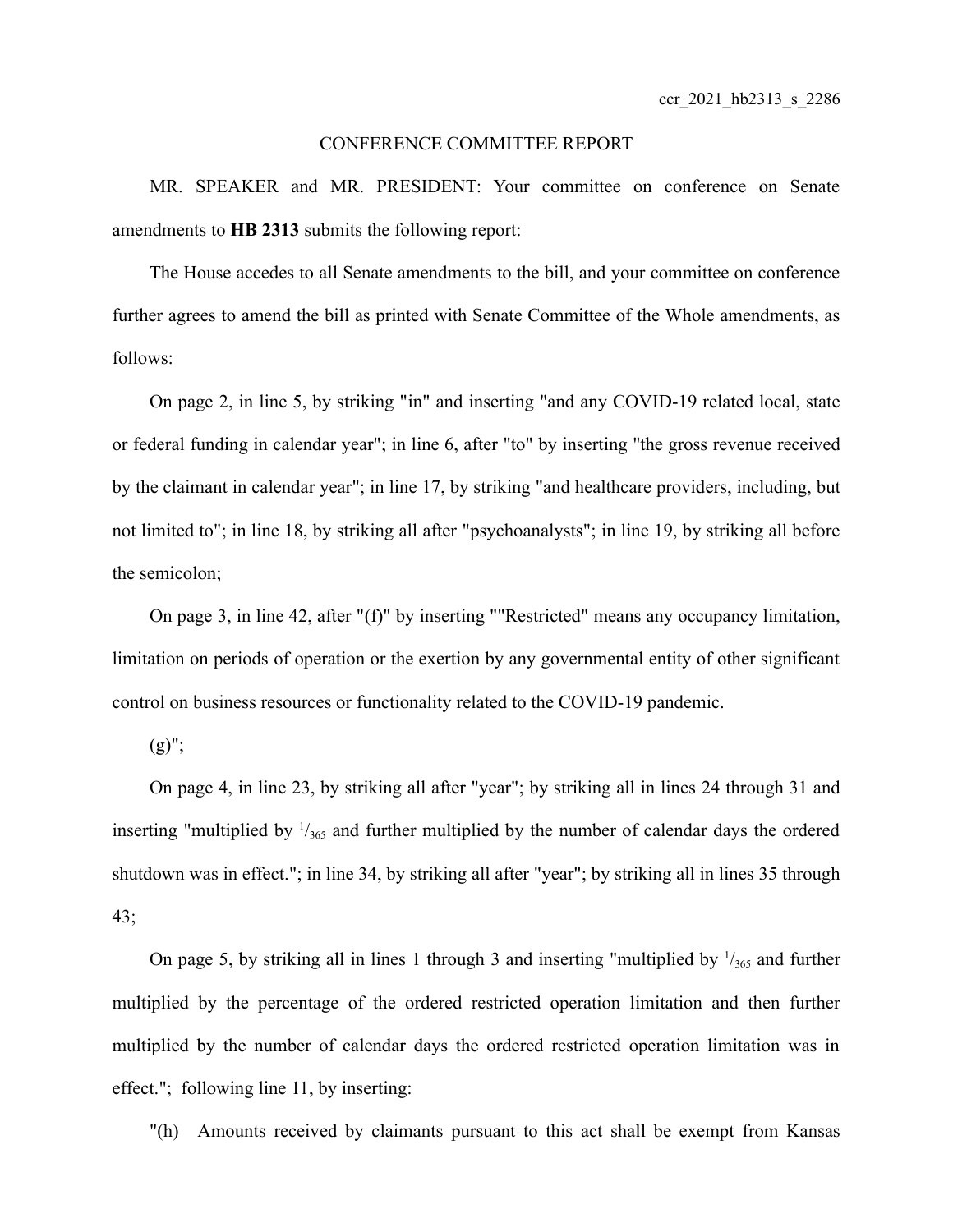income taxation under the provisions of article 32 of chapter 79 of the Kansas Statutes Annotated.";

Also on page 5, in line 26, by striking "April" and inserting "June"; in line 29, by striking "four" and inserting "two";

On page 7, in line 3, after "Each" by inserting "city or"; in line 5, after "such" by inserting "city or"; also in line 5, after the first "county" by inserting "in the event that the city or county issued a COVID-19 related order, action or declaration pursuant to section 3, and amendments thereto, that is the basis for a claimant refund pursuant to this act"; also in line 5, after "A" by inserting "city or"; also in line 5, after "the" by inserting "city or";

On page 12, in line 16, by striking "Commencing in" and inserting "For"; also in line 16, by striking "year" and inserting "years"; also in line 16, by striking all after "2021"; in line 17, by striking "thereafter" and inserting "through 2025";

On page 18, following line 33, by inserting:

"Sec. 36. K.S.A. 79-201 is hereby amended to read as follows: 79-201. The following described property, to the extent herein specified, shall be and is hereby exempt from all property or ad valorem taxes levied under the laws of the state of Kansas:

*First.* All buildings used exclusively as places of public worship and all buildings used exclusively by school districts and school district interlocal cooperatives organized under the laws of this state, with the furniture and books therein contained and used exclusively for the accommodation of religious meetings or for school district or school district interlocal cooperative purposes, whichever is applicable, together with the grounds owned thereby if not leased or otherwise used for the realization of profit, except that: (a) (1) Any school building, or portion thereof, together with the grounds upon which the building is located, shall be considered to be used exclusively by the school district for the purposes of this section when leased by the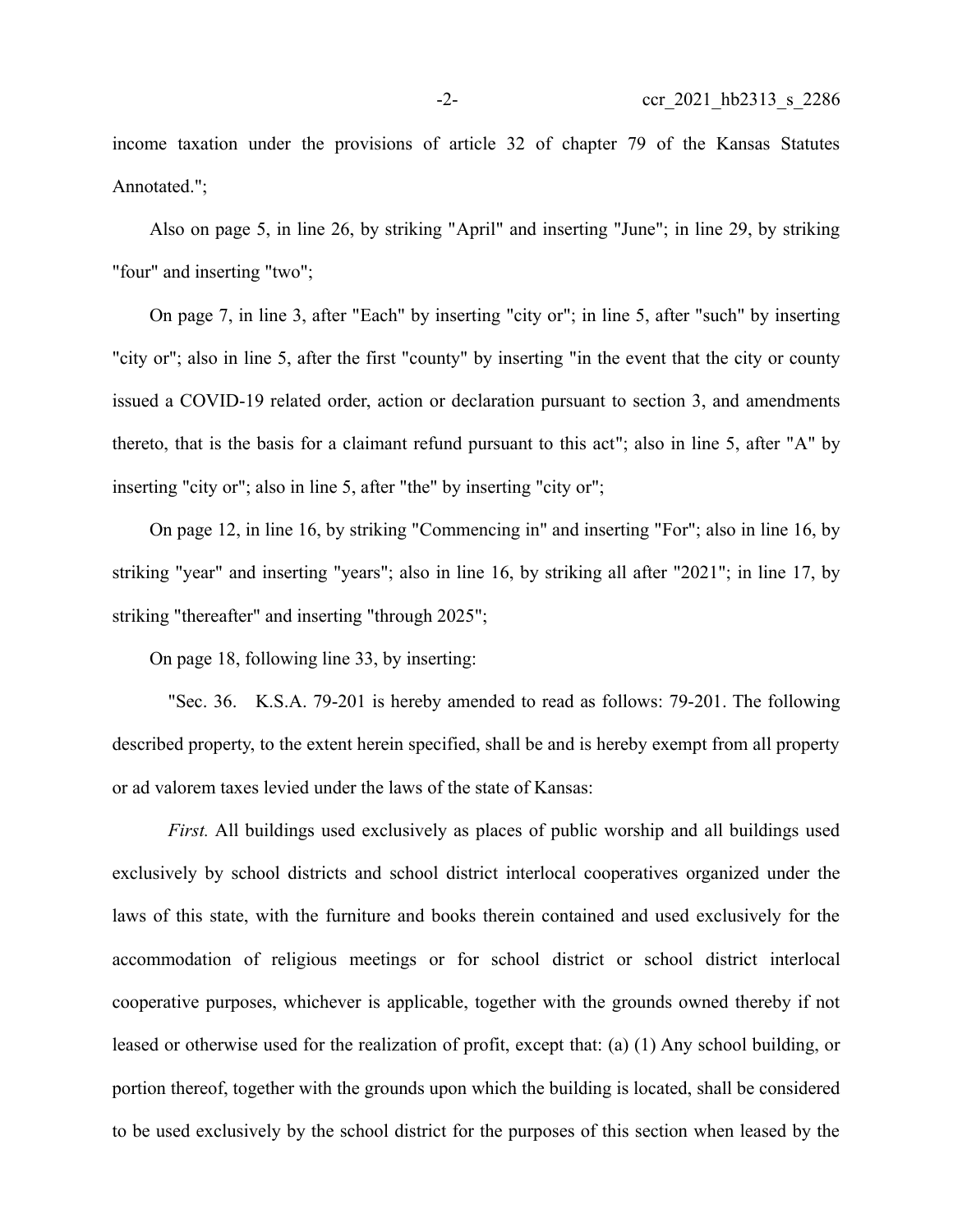school district to any political or taxing subdivision of the state, including a school district interlocal cooperative, or to any association, organization or nonprofit corporation entitled to tax exemption with respect to such property; and (2) any school building, together with the grounds upon which the building is located, shall be considered to be used exclusively by a school district interlocal cooperative for the purposes of this section when being acquired pursuant to a leasepurchase agreement; and (b) any building, or portion thereof, used as a place of worship, together with the grounds upon which the building is located, shall be considered to be used exclusively for the religious purposes of this section when used as a not-for-profit day care center for children which is licensed pursuant to K.S.A. 65-501 et seq., and amendments thereto, or when used to house an area where the congregation of a church society and others may purchase tracts, books and other items relating to the promulgation of the church society's religious doctrines.

*Second.* All real property, and all tangible personal property, actually and regularly used exclusively for literary, educational, scientific, religious, benevolent or charitable purposes, including property used exclusively for such purposes by more than one agency or organization for one or more of such exempt purposes. Except with regard to real property which is owned by a religious organization, is to be used exclusively for religious purposes and is not used for a nonexempt purpose prior to its exclusive use for religious purposes which property shall be deemed to be actually and regularly used exclusively for religious purposes for the purposes of this paragraph, this exemption shall not apply to such property, not actually used or occupied for the purposes set forth herein, nor to such property held or used as an investment even though the income or rentals received therefrom is used wholly for such literary, educational, scientific, religious, benevolent or charitable purposes. In the event any such property which has been exempted pursuant to the preceding sentence is not used for religious purposes prior to its conveyance which results in its use for nonreligious purposes, there shall be a recoupment of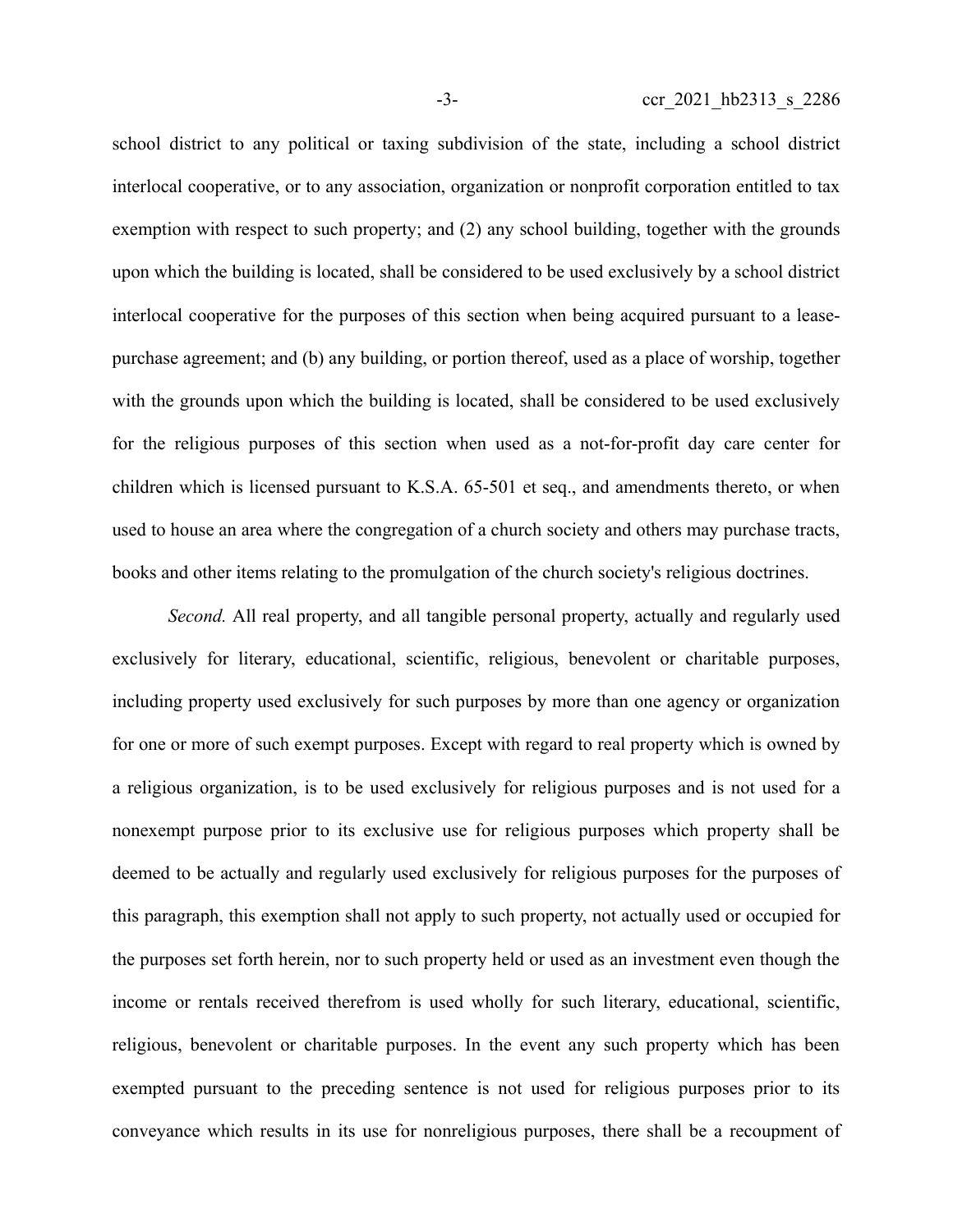property taxes in an amount equal to the tax which would have been levied upon such property except for such exemption for all taxable years for which such exemption was in effect. Such recoupment tax shall become due and payable in such year as provided by K.S.A. 79-2004, and amendments thereto. A lien for such taxes shall attach to the real property subject to the same on November 1 in the year such taxes become due and all such taxes remaining due and unpaid after the date prescribed for the payment thereof shall be collected in the manner provided by law for the collection of delinquent taxes. Moneys collected from the recoupment tax hereunder shall be credited by the county treasurer to the several taxing subdivisions within which such real property is located in the proportion that the total tangible property tax levies made in the preceding year for each such taxing subdivision bear to the total of all such levies made in that year by all such taxing subdivisions. Such moneys shall be credited to the general fund of the taxing subdivision or if such taxing subdivision is making no property tax levy for the support of a general fund such moneys may be credited to any other tangible property tax fund of general application of such subdivision. This exemption shall not be deemed inapplicable to property which would otherwise be exempt pursuant to this paragraph because an agency or organization: (a) Is reimbursed for the provision of services accomplishing the purposes enumerated in this paragraph based upon the ability to pay by the recipient of such services; or (b) is reimbursed for the actual expense of using such property for purposes enumerated in this paragraph; or (c) uses such property for a nonexempt purpose which is minimal in scope and insubstantial in nature if such use is incidental to the exempt purposes of this paragraph; or (d) charges a reasonable fee for admission to cultural or educational activities or permits the use of its property for such activities by a related agency or organization, if any such activity is in furtherance of the purposes of this paragraph; or (e) is applying for an exemption pursuant to this paragraph for a motor vehicle that is being leased for a period of at least one year.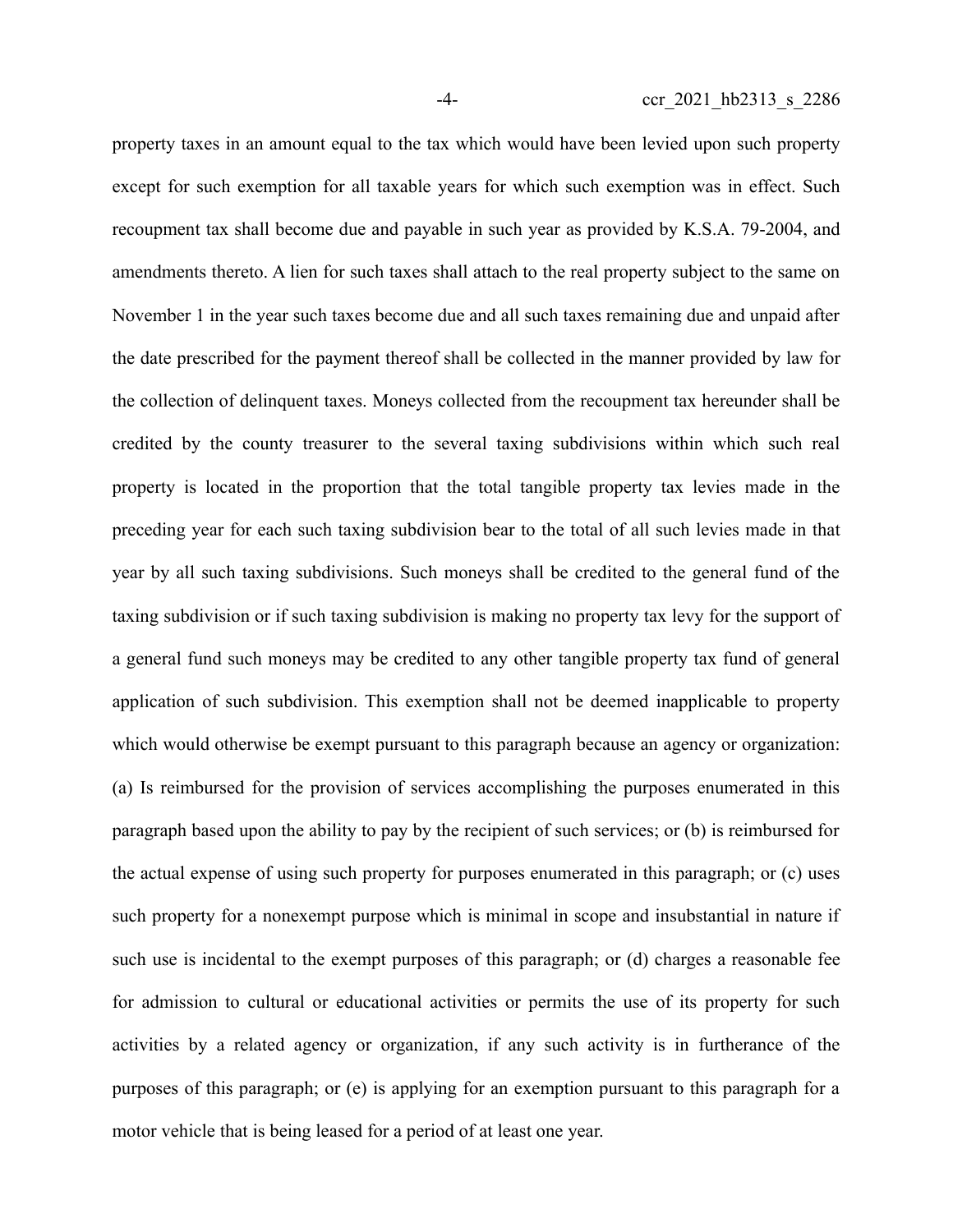*Third.* All moneys and credits belonging exclusively to universities, colleges, academies or other public schools of any kind, or to religious, literary, scientific or benevolent and charitable institutions or associations, appropriated solely to sustain such institutions or associations, not exceeding in amount or in income arising therefrom the limit prescribed by the charter of such institution or association.

*Fourth*. The reserve or emergency funds of fraternal benefit societies authorized to do business under the laws of the state of Kansas.

*Fifth.* All buildings of private nonprofit universities or colleges which are owned and operated by such universities and colleges as student union buildings, presidents' homes and student dormitories.

*Sixth.* All real and tangible personal property actually and regularly used exclusively by the alumni association associated by its articles of incorporation with any public or nonprofit Kansas college or university approved by the Kansas board of regents to confer academic degrees or with any community college approved by its board of trustees to grant certificates of completion of courses or curriculum, to provide accommodations and services to such college or university or to the alumni, staff or faculty thereof.

*Seventh.* All parsonages owned by a church society and actually and regularly occupied and used predominantly as a residence by a minister or other clergyman of such church society who is actually and regularly engaged in conducting the services and religious ministrations of such society, and the land upon which such parsonage is located to the extent necessary for the accommodation of such parsonage.

*Eighth.* All real property, all buildings located on such property and all personal property contained therein, actually and regularly used exclusively by any individually chartered organization of honorably discharged military veterans of the United States armed forces or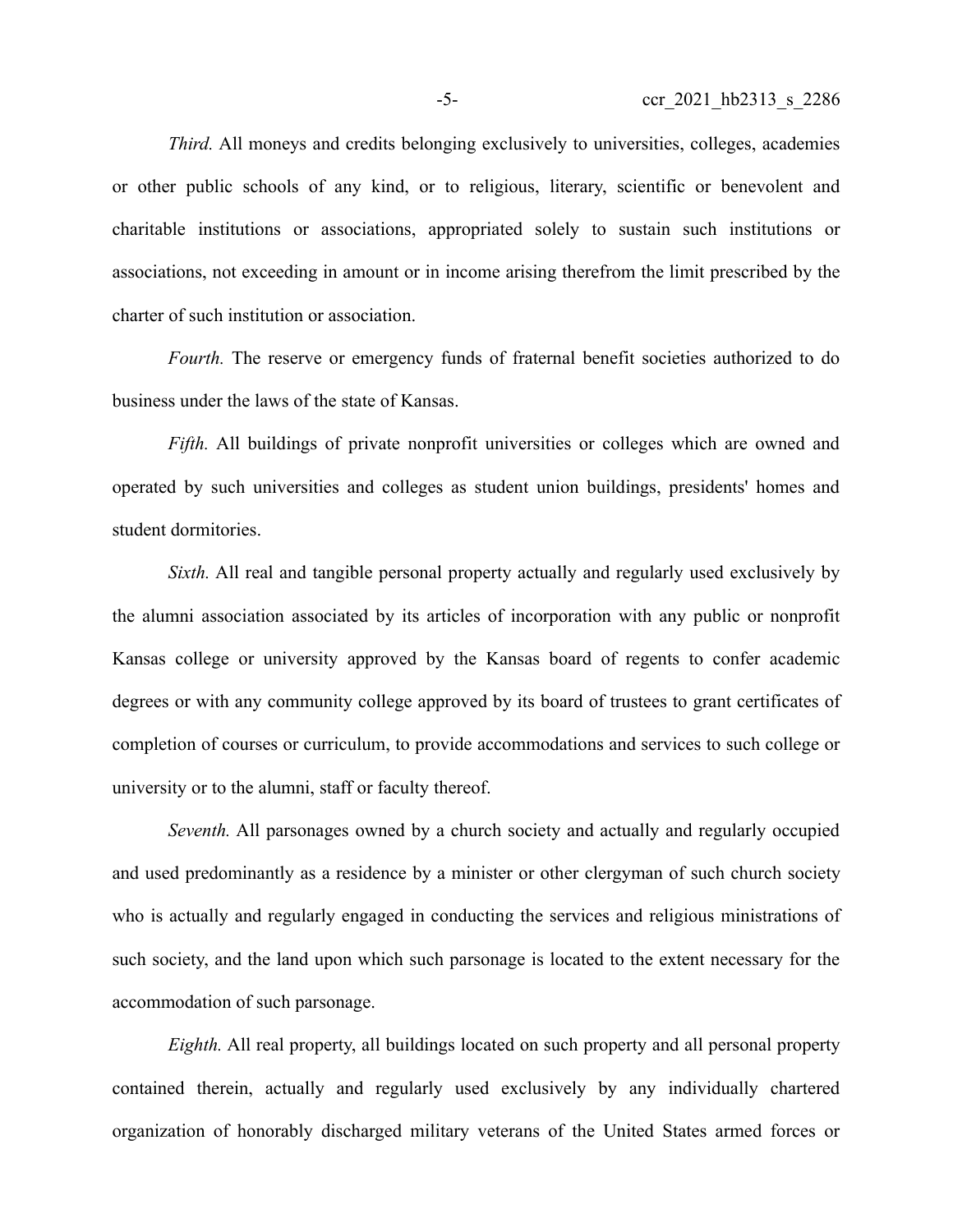auxiliary of any such organization, which is exempt from federal income taxation pursuant to section 501(c)(19) of the federal internal revenue code of 1986, for clubhouse, place of meeting or memorial hall purposes, and real property to the extent of not more than two acres, and all buildings located on such property, actually and regularly used exclusively by any such veterans' organization or its auxiliary as a memorial park.

*Ninth.* All real property and tangible personal property actually and regularly used by a community service organization for the predominant purpose of providing humanitarian services, which is owned and operated by a corporation organized not for profit under the laws of the state of Kansas or by a corporation organized not for profit under the laws of another state and duly admitted to engage in business in this state as a foreign not-for-profit corporation if: (a) The directors of such corporation serve without pay for such services; (b) the corporation is operated in a manner which does not result in the accrual of distributable profits, realization of private gain resulting from the payment of compensation in excess of a reasonable allowance for salary or other compensation for services rendered or the realization of any other form of private gain; (c) no officer, director or member of such corporation has any pecuniary interest in the property for which exemption is claimed; (d) the corporation is organized for the purpose of providing humanitarian services; (e) the actual use of property for which an exemption is claimed must be substantially and predominantly related to the purpose of providing humanitarian services, except that, the use of such property for a nonexempt purpose which is minimal in scope and insubstantial in nature shall not result in the loss of exemption if such use is incidental to the purpose of providing humanitarian services by the corporation; (f) the corporation is exempt from federal income taxation pursuant to section  $501(c)(3)$  of the internal revenue code of 1986; and (g) contributions to the corporation are deductible under the Kansas income tax act. As used in this clause, "humanitarian services" means the conduct of activities which substantially and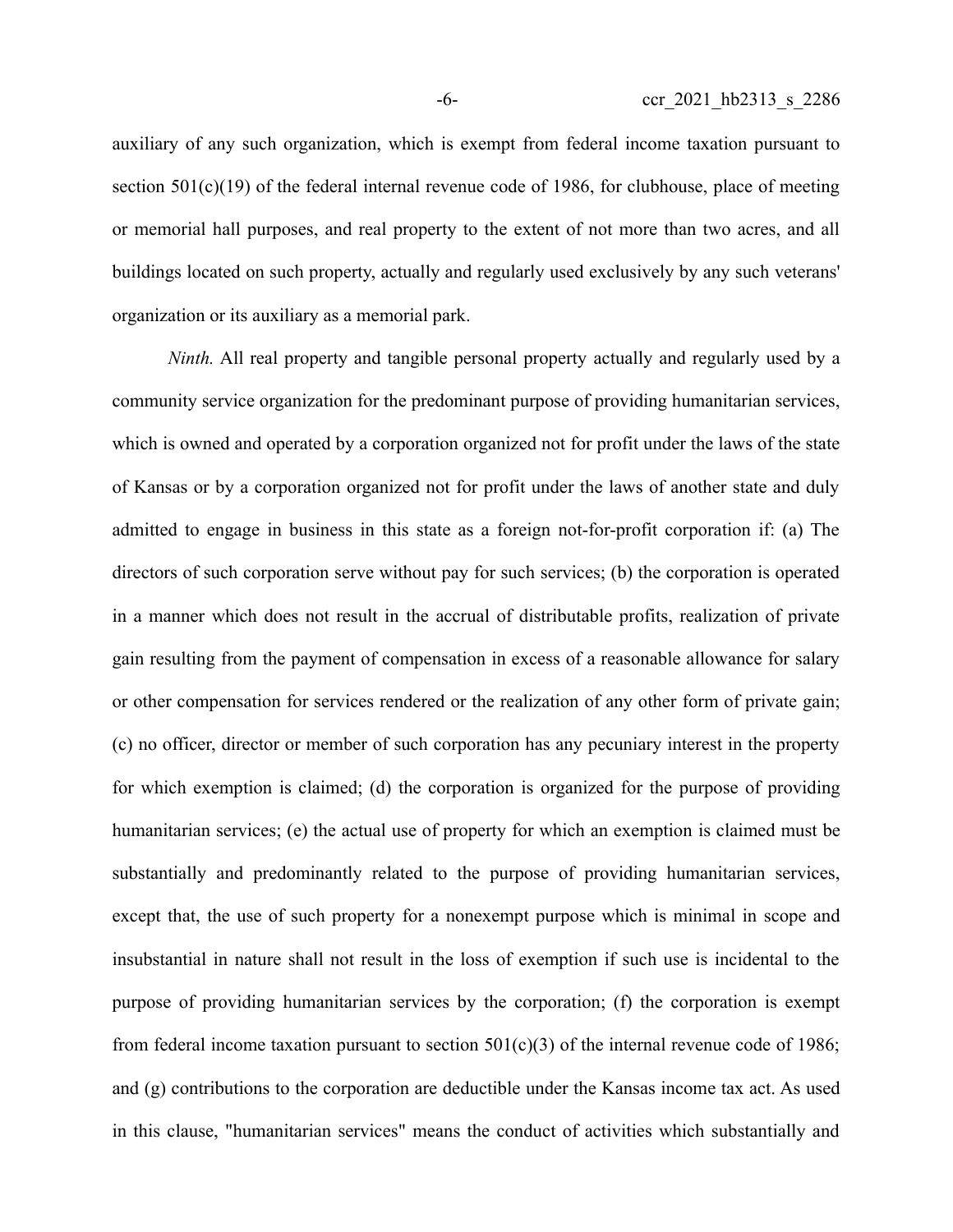predominantly meet a demonstrated community need and which improve the physical, mental, social, cultural or spiritual welfare of others or the relief, comfort or assistance of persons in distress or any combination thereof including, but not limited to, health and recreation services, child care, individual and family counseling, employment and training programs for handicapped persons and meals or feeding programs. Notwithstanding any other provision of this clause, motor vehicles shall not be exempt hereunder unless such vehicles are exclusively used for the purposes described therein, except that the use of any such vehicle for the purpose of participating in a coordinated transit district in accordance with the provisions of K.S.A. 75-5032 through 75-5037, and amendments thereto, or K.S.A. 75-5051 through 75-5058, and amendments thereto, shall be deemed as exclusive use.

*Tenth.* For all taxable years commencing after December 31, 1986, any building, and the land upon which such building is located to the extent necessary for the accommodation of such building, owned by a church or nonprofit religious society or order which is exempt from federal income taxation pursuant to section  $501(c)(3)$  of the federal internal revenue code of 1986, and actually and regularly occupied and used exclusively for residential and religious purposes by a community of persons who are bound by vows to a religious life and who conduct or assist in the conduct of religious services and actually and regularly engage in religious, benevolent, charitable or educational ministrations or the performance of health care services.

*Eleventh.* For all taxable years commencing after December 31, 1998, all property actually and regularly used predominantly to produce and generate electricity utilizing renewable energy resources or technologies when the applicant for such property, on or before December 31, 2016, has filed an application for exemption pursuant to this subsection or has received a conditional use permit to produce and generate electricity on the property from the county in which the property is located. Any exemption granted under the provisions of this subsection for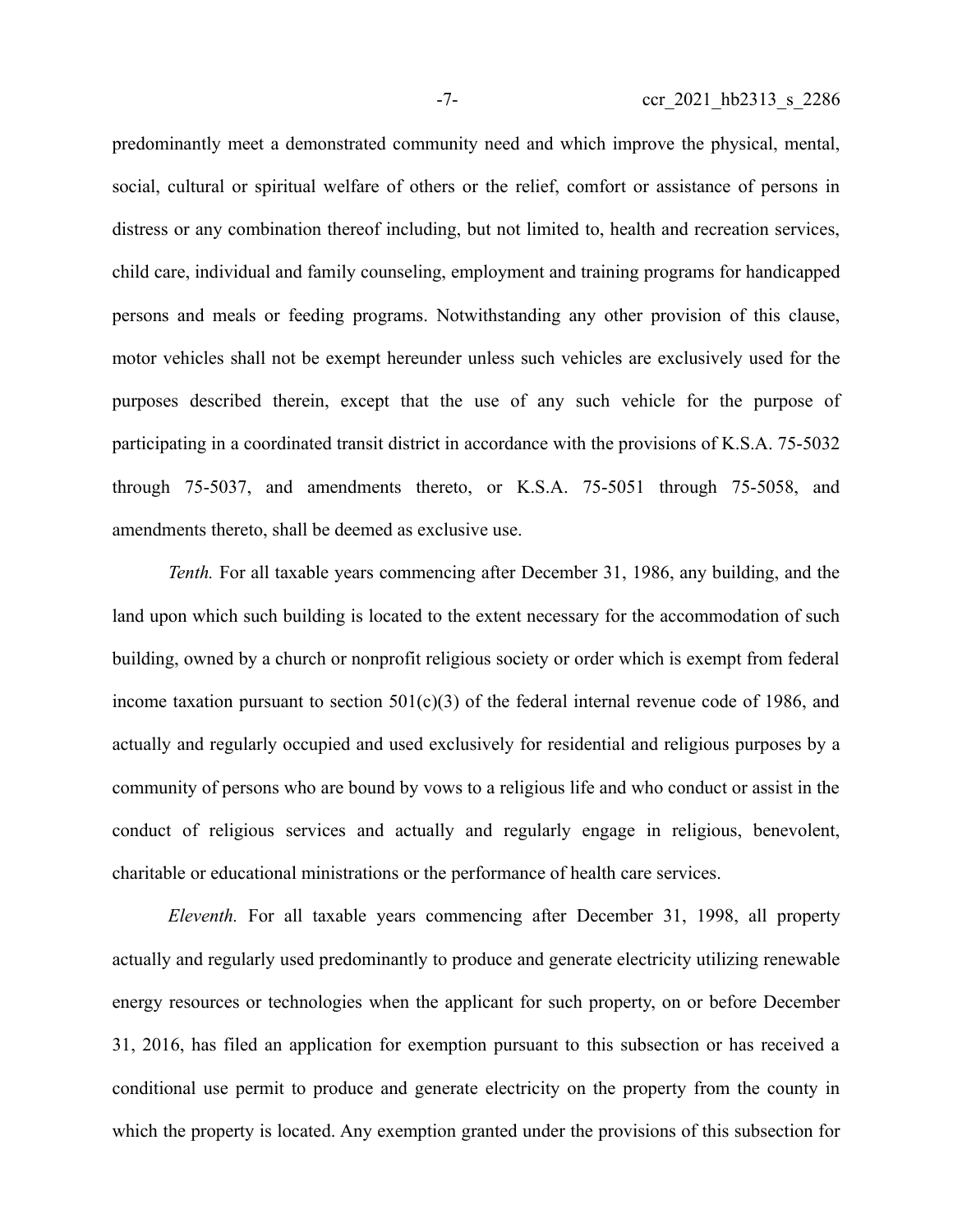such property when the applicant, after December 31, 2016, has filed such application or filed such application and received a conditional use permit, shall be in effect for the 10 taxable years immediately following the taxable year in which construction or installation of such property is completed. For purposes of this section, "renewable energy resources or technologies" shall include wind, solar, photovoltaic, biomass, hydropower, geothermal and landfill gas resources or technologies.

*Twelfth*. For all taxable years commencing after December 31, 2001, all personal property actually and regularly used predominantly to collect, refine or treat landfill gas or to transport landfill gas from a landfill to a transmission pipeline, and the landfill gas produced therefrom.

The provisions of this section, except as otherwise more specifically provided, shall apply to all taxable years commencing after December 31, 2009

*Thirteenth.* For all taxable years commencing after December 31, 2021, all real property actually and regularly used by a health club. For purposes of this section, "health club" means any corporation, partnership, unincorporated association or other business enterprise whose primary purpose is to offer facilities that contain cardio, weight training or strength and conditioning equipment, or any combination thereof, for the preservation, maintenance, encouragement or development of physical fitness in return for the payment of a fee that entitles the payer to the use of such facilities. A health club may have on such club's premises any of the following: Health spas, studios, tennis facilities, racquet facilities, basketball facilities or swimming pools that offer programs that enhance the primary purpose of the health club as specified in this subsection. A health club shall not be facilities that are primarily weight control facilities, health spas, dance studios, martial arts or self-defense studios, tennis, racquet or basketball facilities, swimming pools, golf clubs or similar activities that do not have the primary purpose as specified in this subsection. For purposes of this subsection, real property shall be